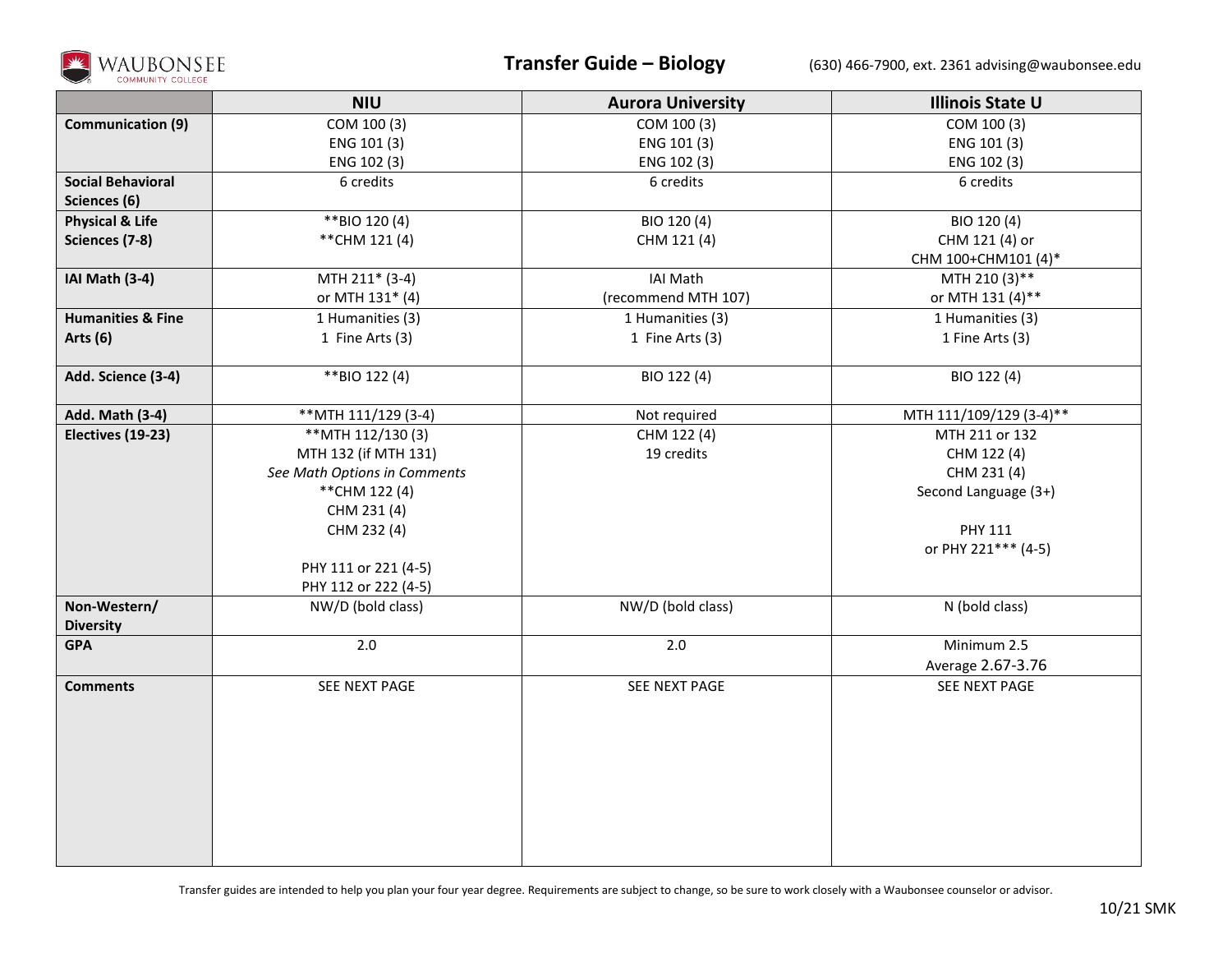|                 | <b>NIU</b>                                    | <b>Aurora University</b> | <b>Illinois State U</b>                       |
|-----------------|-----------------------------------------------|--------------------------|-----------------------------------------------|
| <b>Comments</b> | *Math                                         | Do not require PHY       | *Don't recommend CHM 100+101 for pre-         |
|                 | Need MTH 111/129+112/130                      |                          | professional majors.                          |
|                 | And                                           |                          |                                               |
|                 | MTH 131+132                                   |                          | **See Advisor/Counselor re: MTH               |
|                 | 0r                                            |                          | 111/109/129                                   |
|                 | 111/129+112/130                               |                          |                                               |
|                 | And                                           |                          | ***4 Year Plan Shows                          |
|                 | MTH 211 and STAT 200                          |                          | PHY 1st semester                              |
|                 | (STAT 200 at NIU)                             |                          | Jr. year                                      |
|                 |                                               |                          | Pre-professional should take                  |
|                 | ** Need to complete prior to transfer or will |                          | PHY 111 + PHY 112 or                          |
|                 | take longer than 2 years to complete degree   |                          | PHY 221+ PHY 222                              |
|                 | at NIU                                        |                          |                                               |
|                 |                                               |                          | Credit hours in BIO 250 and BIO 270 + BIO 272 |
|                 | 4 Year Plan Shows                             |                          | will not be applied to BIO Sciences major     |
|                 | PHY 111 + PHY 112 or                          |                          |                                               |
|                 | PHY 221+ PHY 222                              |                          | Language Requirement:                         |
|                 | 1 <sup>st</sup> and 2 <sup>nd</sup> semester  |                          | 3 yrs high school                             |
|                 | Jr. year                                      |                          | nr                                            |
|                 |                                               |                          | 2 semesters/2 <sup>nd</sup> level             |
|                 | Contact:                                      |                          |                                               |
|                 | Lynn Schmitz                                  |                          | Required courses for admission if 45 credits: |
|                 | 815-753-0433                                  |                          | "C" or better in CHM 121 or CHM 100+101,      |
|                 | Ischmitz2@niu.edu                             |                          | MTH 210 or MTH 131 and 4 credits of BIO       |
|                 |                                               |                          | w/lab                                         |
|                 |                                               |                          |                                               |
|                 |                                               |                          | Contact:                                      |
|                 |                                               |                          | Raz Steward                                   |
|                 |                                               |                          | 309-438-8252                                  |
|                 |                                               |                          | RIstew2@ilstu.edu                             |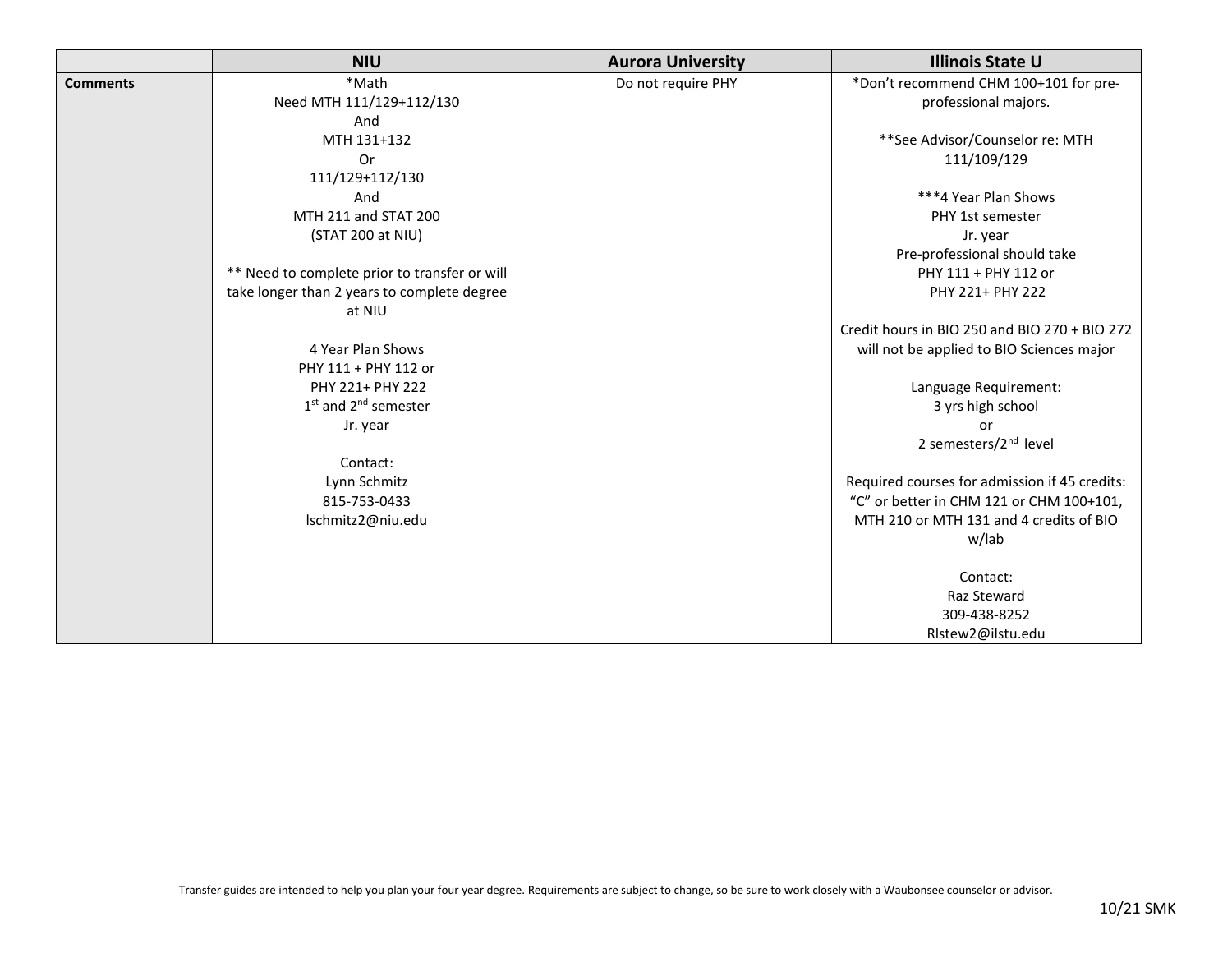|                                | <b>UIC</b>                                  | <b>UIUC</b>                  | <b>Benedictine</b>               |
|--------------------------------|---------------------------------------------|------------------------------|----------------------------------|
| <b>Communication (9)</b>       | COM 100 (3) *                               | COM 100 (3) *                | COM 100 (3)                      |
|                                | ENG 101 (3)                                 | ^ENG 101 (3)                 | ENG 101 (3)                      |
|                                | ENG 102 (3)                                 | ^ENG 102 (3)                 | ENG 102 (3)                      |
| <b>Social &amp; Behavioral</b> | 6 credits                                   | 6 credits                    | 6 credits                        |
| Sciences (6)                   | **See Comments:                             |                              |                                  |
|                                | Check UIC Transfer Guide                    |                              |                                  |
| <b>Physical &amp; Life</b>     | BIO 120 (4)                                 | ^BIO 120 (4)                 | ^BIO 120 (4) *                   |
| Sciences (7)                   | CHM 121 (4)                                 | ^CHM 121 (4)**               | ^CHM 121 (4)                     |
| IAI Math (3)                   | MTH 131 (4)                                 | ^^MTH 131 (4)                | ^MTH 131 (4)                     |
| <b>Humanities &amp; Fine</b>   | 1 Humanities (3)                            | 1 Humanities (3)             | 1 Humanities (3)                 |
| Arts $(6)$                     | 1 Fine Arts (3)                             | 1 Fine Arts (3)              | Choose from:                     |
|                                | **See Comments:                             |                              | PHL or RLG 120                   |
|                                | Check UIC Transfer Guide                    |                              | 1 Fine Arts (3)                  |
| Add. Science (3)               | BIO 122 (4)                                 | ^BIO 122 (4)                 | ^BIO 122 (4) *                   |
| Add. Math (3)                  | MTH 111/129 (3-4)                           | MTH 111/129 (3-4)            | MTH 111/129 (3-4)                |
| Electives (19-23)              | MTH 112/130 (3)                             | MTH 112/130 (3)              | ^MTH 112/130 (3)                 |
|                                | CHM 122 (4)                                 | ^CHM 122 (4)**               | CHM 122 (4)                      |
|                                | CHM 231 (4)                                 | ^^CHM 102&103 or CHM 231&232 | CHM 231 (4)                      |
|                                | Second Language (3+)                        | Second Language (3+)         | CHM 232 (4)                      |
|                                | **See Comments:(3)                          |                              |                                  |
|                                | Check UIC Transfer Guide                    | PHY 111 or 221 (4-5)         | PHY 111 (4)                      |
|                                |                                             | PHY 112 or 222 (4-5)         | PHY 112 (4)                      |
|                                | PHY 111 or 221 (4-5)                        |                              | (Need 19 or 20 Elective Credits) |
|                                | PHY 112 or 222 (4-5)                        | (Need 19 Elective Credits)   |                                  |
|                                |                                             |                              |                                  |
|                                | (Need 19 Elective Credits)                  |                              |                                  |
| Non-Western/                   | NW/D (bold class)                           | NW/D (bold class)            | NW/D (bold class)                |
| <b>Diversity</b>               | 2.5 Minimum                                 | Minimum 2.7****              | $2.0$                            |
| <b>Admitting GPA</b>           | Competitive and Selective (Average 3.0-3.7) |                              |                                  |
| <b>Comments</b>                | SEE NEXT PAGE                               | SEE NEXT PAGE                | SEE NEXT PAGE                    |
|                                |                                             |                              |                                  |
|                                |                                             |                              |                                  |
|                                |                                             |                              |                                  |
|                                |                                             |                              |                                  |
|                                |                                             |                              |                                  |
|                                |                                             |                              |                                  |
|                                |                                             |                              |                                  |
|                                |                                             |                              |                                  |
|                                |                                             |                              |                                  |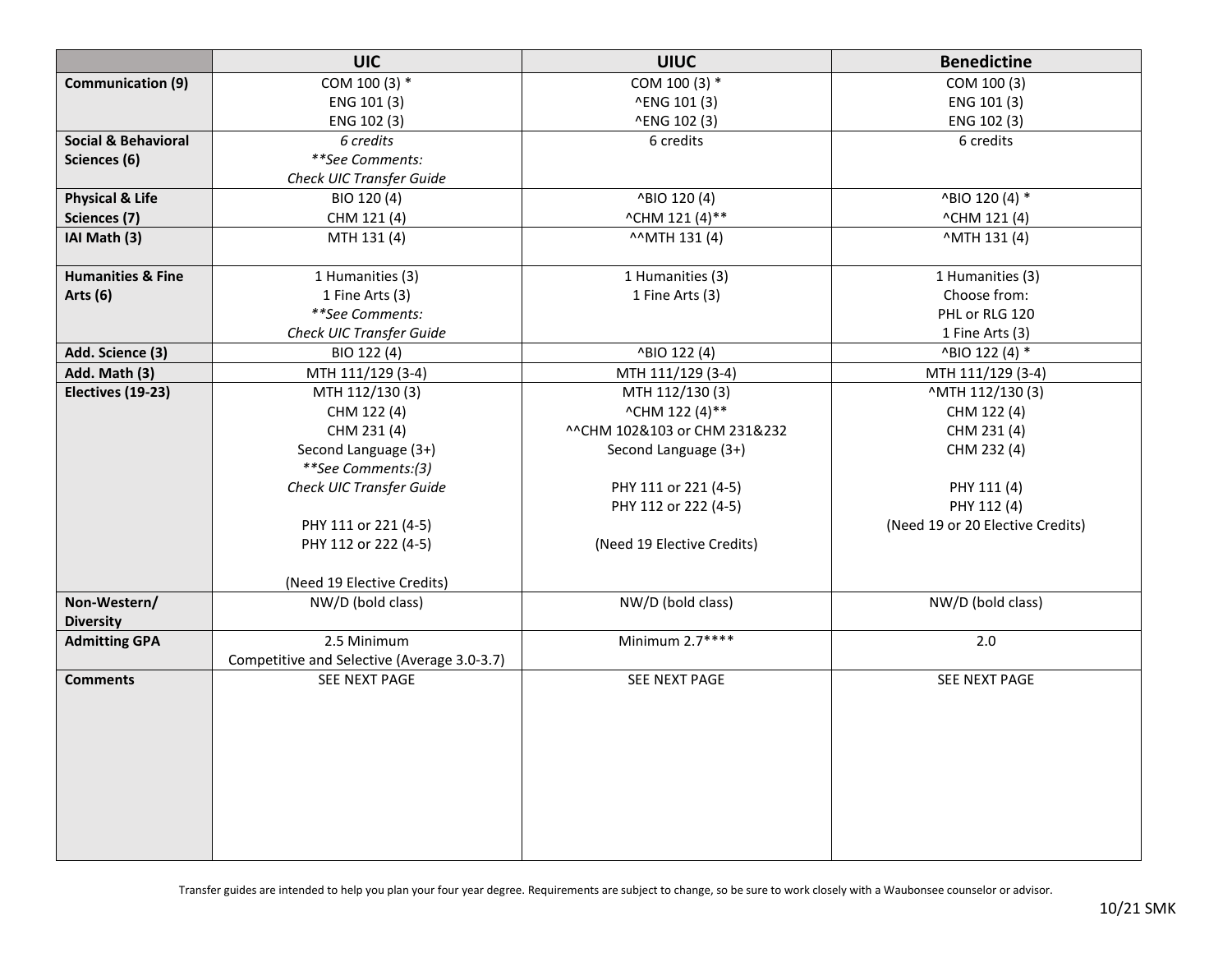|                 | <b>UIC</b>                                | <b>UIUC</b>                                     | <b>Benedictine</b>                          |
|-----------------|-------------------------------------------|-------------------------------------------------|---------------------------------------------|
| <b>Comments</b> | *UIC does not require COM100              | *UIUC does not require COM100                   | *Must complete both                         |
|                 |                                           |                                                 | BIO 120+122 for credit at BU.               |
|                 | ** Check UIC Transfer Guide               | **Must complete both CHM 121+122 for any        |                                             |
|                 | 1 class - Exploring World Cultures        | credit                                          | "Need "C" or better                         |
|                 | 1 class - Understanding the Creative Arts | at UIUC                                         |                                             |
|                 | 1 class - Understanding the Individual &  |                                                 | Needed to Transfer:                         |
|                 | Society                                   | *** Must complete both CHM 102&103 or           | BIO120+122+CHM121                           |
|                 | 1 class - Understanding the Past          | CHM 231&232 for any credit at UIUC              | w/C grade or better+ no more than 3 W/D/F   |
|                 | 1 class - Understanding U.S. Society      |                                                 | grades in science coursework.               |
|                 |                                           | ^ Required for Junior level transfer admission. | CHM 122 needed to get into 200 level at BU. |
|                 | Language Requirement:                     | ^^Highly recommended for Junior admission.      |                                             |
|                 | 4 semesters/4 <sup>th</sup> level         | Advise on application WCC doesn't offer         |                                             |
|                 |                                           | equivalent to:                                  | Accept AA/AS as meeting gen ed              |
|                 | Contacts:                                 | IB103 or104                                     | requirements                                |
|                 | <b>Biological Sciences</b>                | <b>STAT 212</b>                                 |                                             |
|                 | (312) 996-2211                            |                                                 | Contact:                                    |
|                 | biosciadvising@uic.edu                    | ****Biology has 2 paths- Integrative and        | Katherine Culotta                           |
|                 |                                           | Molecular and Cellular Biology (MCB).           | kculotta@ben.edu                            |
|                 |                                           | Both require a 3.0 in BIO, CHM, PHY, MTH and    | 630-829-1325                                |
|                 |                                           | a 2.7 cumulative GPA.                           |                                             |
|                 |                                           | Language Requirement:                           |                                             |
|                 |                                           | 4 semesters/4 <sup>th</sup> level               |                                             |
|                 |                                           | (Length of time to graduate may increase if     |                                             |
|                 |                                           | language not completed by transfer)             |                                             |
|                 |                                           | Contact:                                        |                                             |
|                 |                                           | IB/MCB Advising Office                          |                                             |
|                 |                                           | 217-333-6774                                    |                                             |